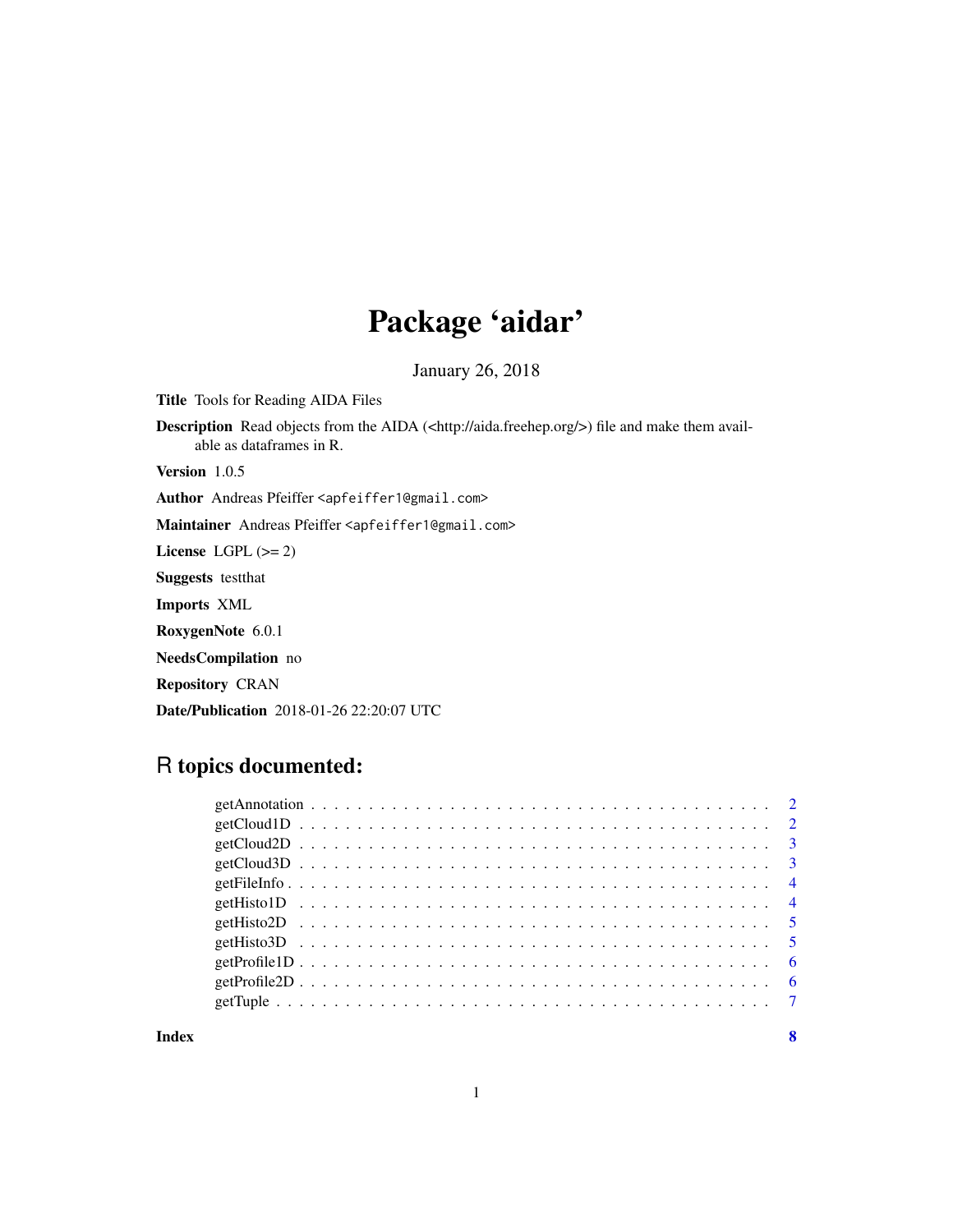<span id="page-1-0"></span>

retrieves the annotation of a given AIDA object by it's name from the given file

#### Usage

getAnnotation(fileName, objectName)

#### Arguments

fileName name of the AIDA file objectName name of the AIDA object for which the annotation is to be found

#### Examples

```
histoFile = system.file("extdata", "histos.xml.gz", package="aidar")
ann = getAnnotation(histoFile, '21')
```

| getCloud1D | retrieves a given 1D cloud by it's name from the given file and returns |
|------------|-------------------------------------------------------------------------|
|            | it as a data.frame                                                      |

#### Description

retrieves a given 1D cloud by it's name from the given file and returns it as a data.frame

#### Usage

getCloud1D(fileName, cloudName)

#### Arguments

| fileName  | name of the AIDA file                    |
|-----------|------------------------------------------|
| cloudName | name of the AIDA 1D cloud to be returned |

```
histoFile = system.file("extdata", "clouds.xml.gz", package="aidar")
c1d = getCloud1D(histoFile, '21')
```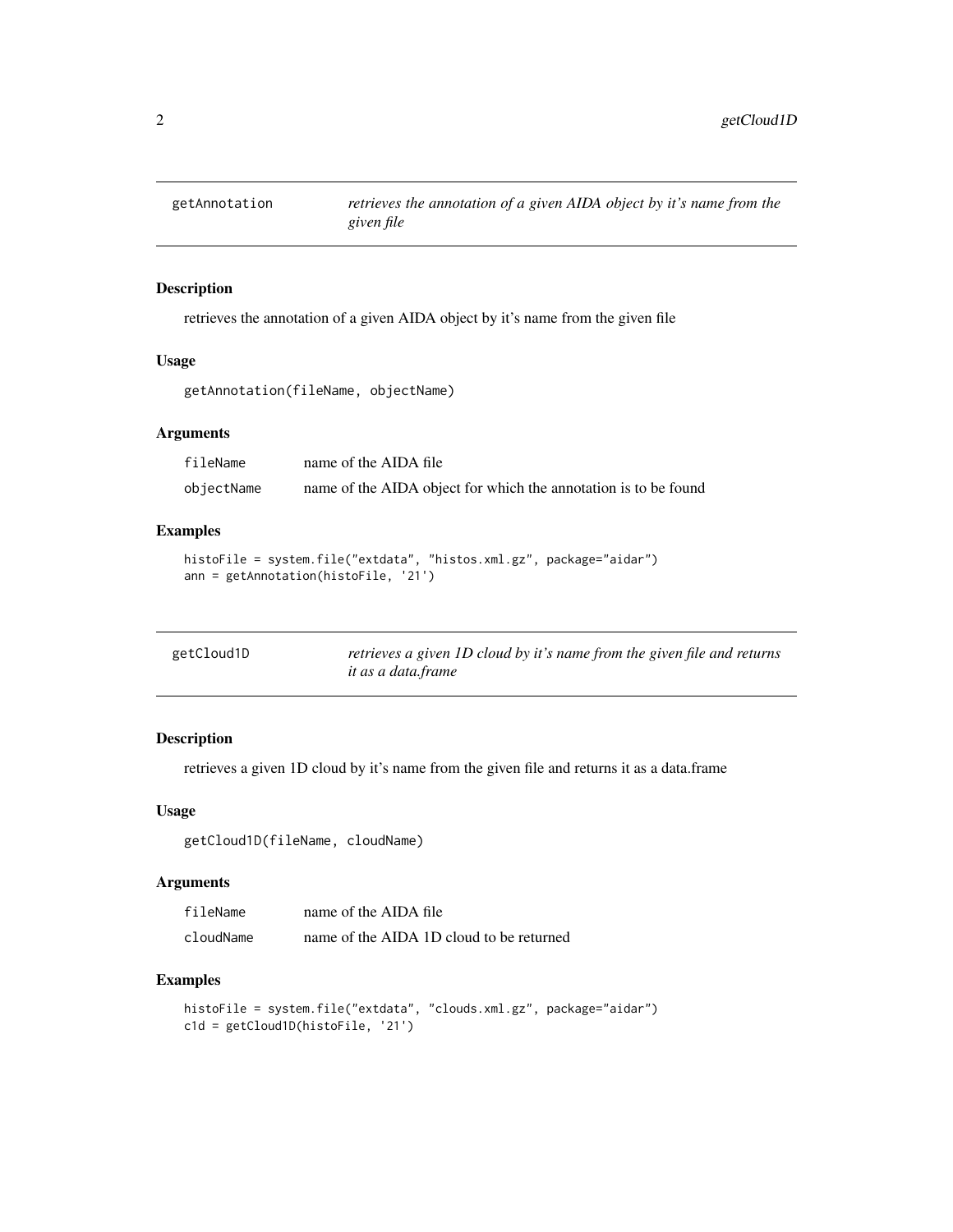<span id="page-2-0"></span>

retrieves a given 2D cloud by it's name from the given file and returns it as a data.frame

#### Usage

getCloud2D(fileName, cloudName)

#### Arguments

| fileName  | name of the AIDA file                    |
|-----------|------------------------------------------|
| cloudName | name of the AIDA 2D cloud to be returned |

#### Examples

```
histoFile = system.file("extdata", "clouds.xml.gz", package="aidar")
c2d = getCloud2D(histoFile, '30')
```

| getCloud3D | retrieves a given 3D cloud by it's name from the given file and returns |
|------------|-------------------------------------------------------------------------|
|            | it as a data.frame                                                      |

#### Description

retrieves a given 3D cloud by it's name from the given file and returns it as a data.frame

#### Usage

getCloud3D(fileName, cloudName)

#### Arguments

| fileName  | name of the AIDA file                    |
|-----------|------------------------------------------|
| cloudName | name of the AIDA 3D cloud to be returned |

```
histoFile = system.file("extdata", "clouds.xml.gz", package="aidar")
c3d = getCloud3D(histoFile, '33')
```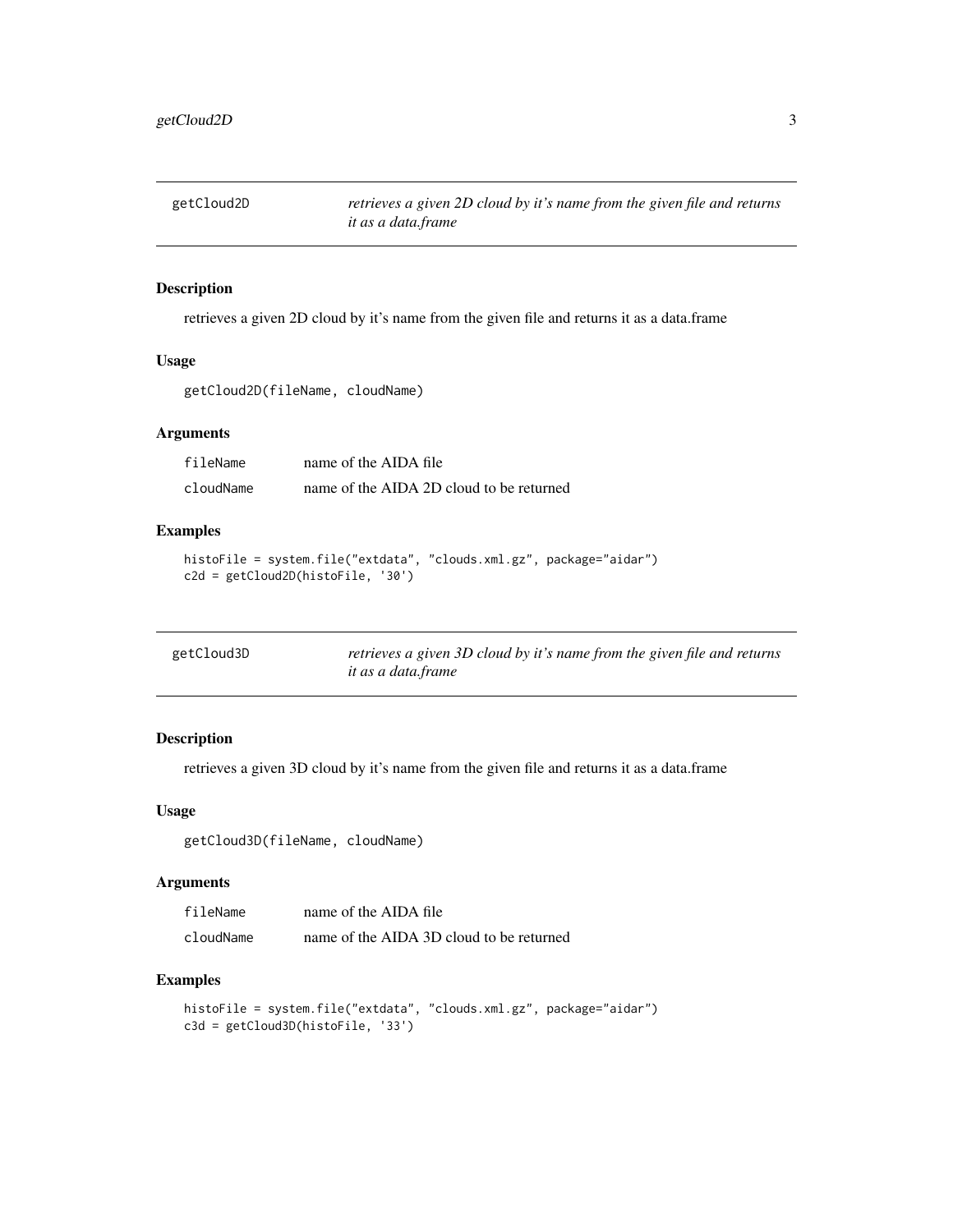This function lists the context of a given AIDA file. The AIDA file should have been written out in "uncompressed" format which subsequently can be gzip compressed.

#### Usage

```
getFileInfo(fileName)
```
#### Arguments

fileName name of the AIDA file

#### Examples

```
histoFile = system.file("extdata", "histos.xml.gz", package="aidar")
info = getFileInfo(histoFile)
```

| getHisto1D | retrieves a given 1D histogram by it's name from the given file and |
|------------|---------------------------------------------------------------------|
|            | returns it as a data.frame                                          |

#### Description

retrieves a given 1D histogram by it's name from the given file and returns it as a data.frame

#### Usage

```
getHisto1D(fileName, histoName)
```
#### Arguments

| fileName  | name of the AIDA file                                        |
|-----------|--------------------------------------------------------------|
| histoName | name of the AIDA 1D histogram to be returned as a data.frame |

```
histoFile = system.file("extdata", "histos.xml.gz", package="aidar")
h1 = getHisto1D(histoFile, '1')
```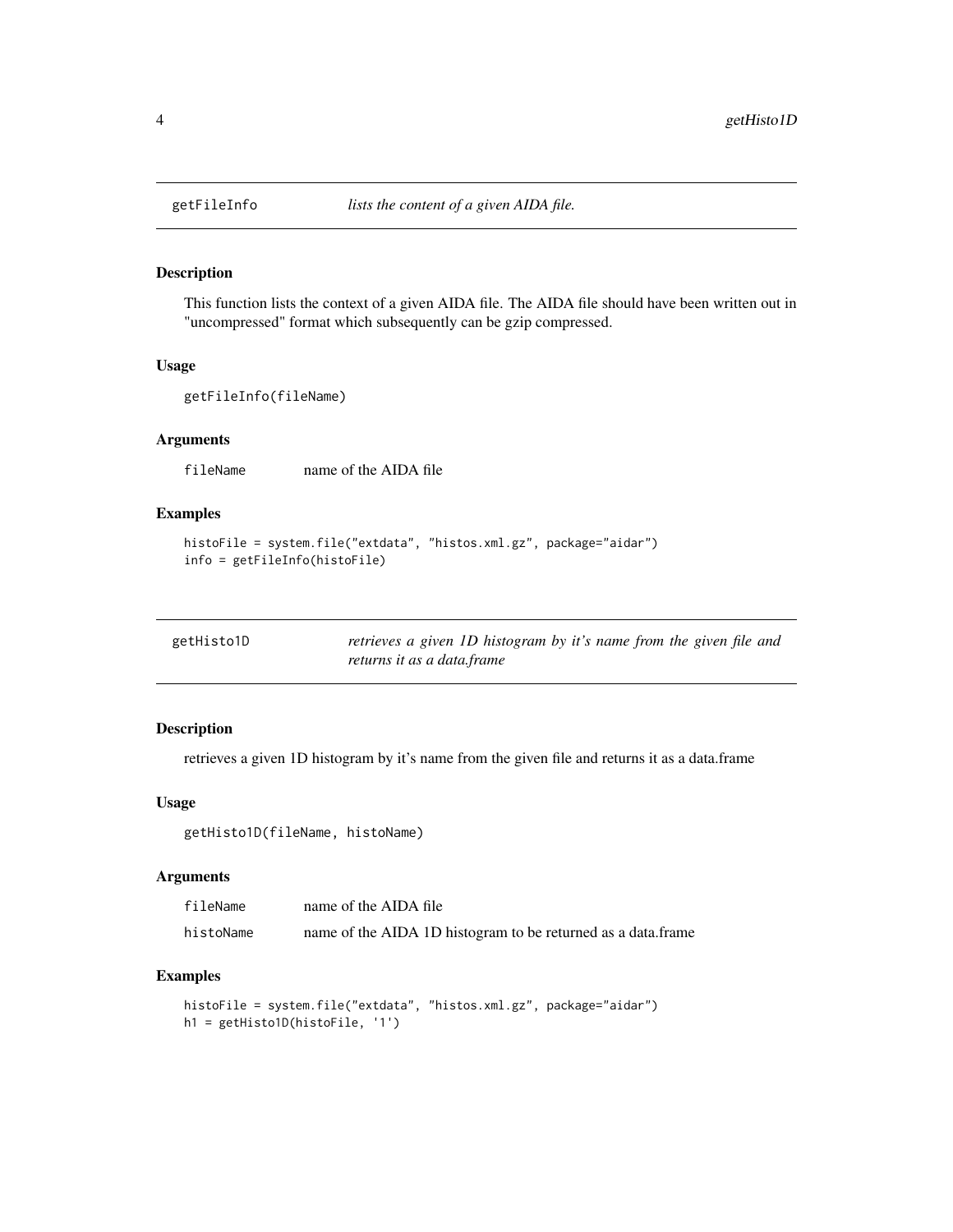<span id="page-4-0"></span>

retrieves a given 2D histogram by it's name from the given file and returns it as a data.frame

#### Usage

getHisto2D(fileName, histoName)

#### Arguments

| fileName  | name of the AIDA file                                        |
|-----------|--------------------------------------------------------------|
| histoName | name of the AIDA 2D histogram to be returned as a data.frame |

#### Examples

```
histoFile = system.file("extdata", "histos.xml.gz", package="aidar")
h2 = getHisto2D(histoFile, '10')
```

| getHisto3D | retrieves a given 3D histogram by it's name from the given file and |
|------------|---------------------------------------------------------------------|
|            | returns it as a data.frame                                          |

#### Description

retrieves a given 3D histogram by it's name from the given file and returns it as a data.frame

#### Usage

getHisto3D(fileName, histoName)

#### Arguments

| fileName  | name of the AIDA file                                        |
|-----------|--------------------------------------------------------------|
| histoName | name of the AIDA 3D histogram to be returned as a data.frame |

```
histoFile = system.file("extdata", "histos.xml.gz", package="aidar")
h3 = getHisto3D(histoFile, '13')
```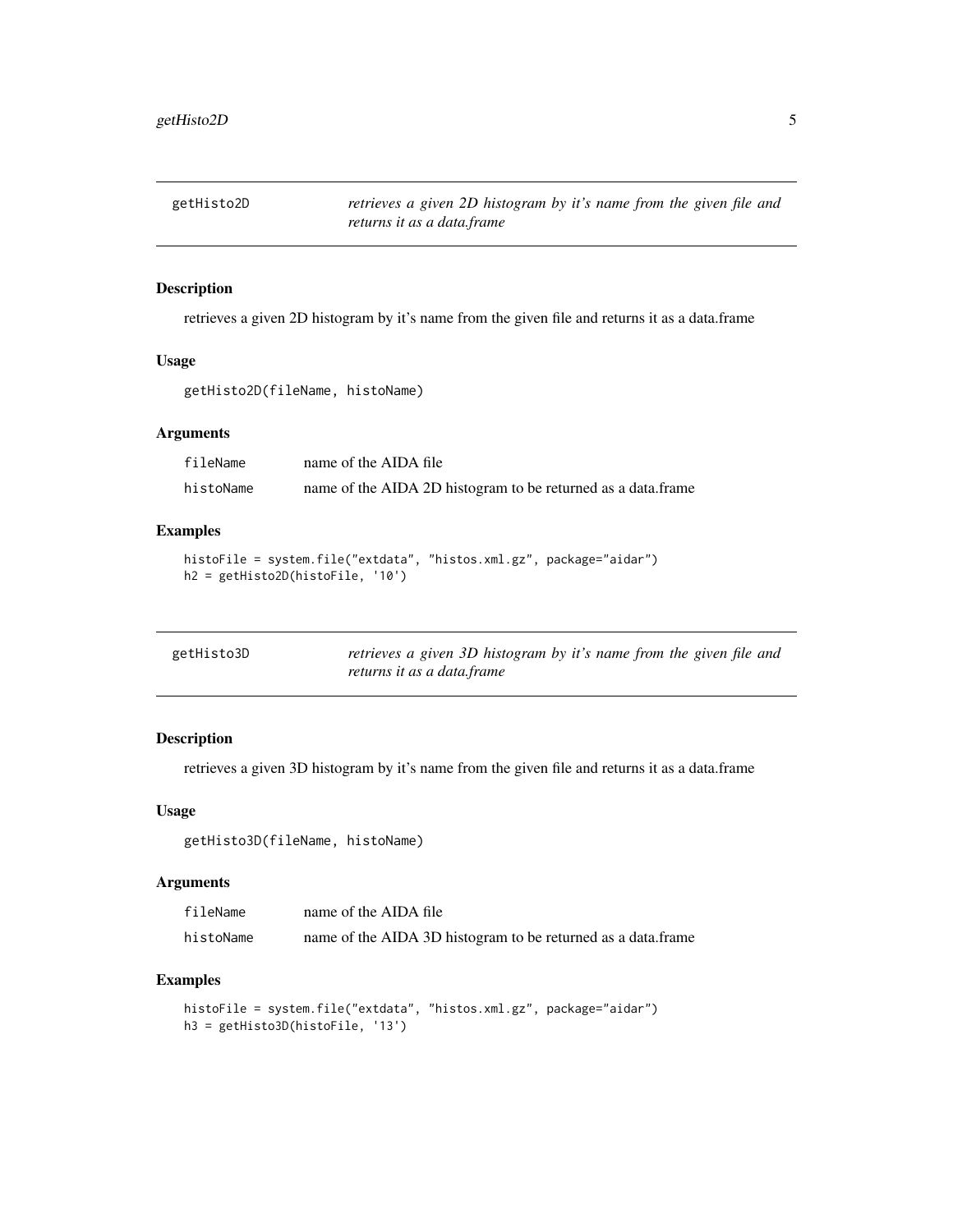<span id="page-5-0"></span>

retrieves a given 1D profile histogram by it's name from the given file and returns it as a data.frame

#### Usage

getProfile1D(fileName, histoName)

#### Arguments

| fileName  | name of the AIDA file                                |
|-----------|------------------------------------------------------|
| histoName | name of the AIDA 1D profile histogram to be returned |

#### Examples

```
histoFile = system.file("extdata", "histos.xml.gz", package="aidar")
p1d = getProfile1D(histoFile, 'Example profile (gauss)')
```

| getProfile2D | retrieves a given 2D profile histogram by it's name from the given file |
|--------------|-------------------------------------------------------------------------|
|              | and returns it as a data.frame                                          |

#### Description

retrieves a given 2D profile histogram by it's name from the given file and returns it as a data.frame

#### Usage

getProfile2D(fileName, histoName)

#### Arguments

| fileName  | name of the AIDA file                                |
|-----------|------------------------------------------------------|
| histoName | name of the AIDA 2D profile histogram to be returned |

```
histoFile = system.file("extdata", "histos.xml.gz", package="aidar")
p2d = getProfile2D(histoFile, 'Example 2D profile (gauss)')
```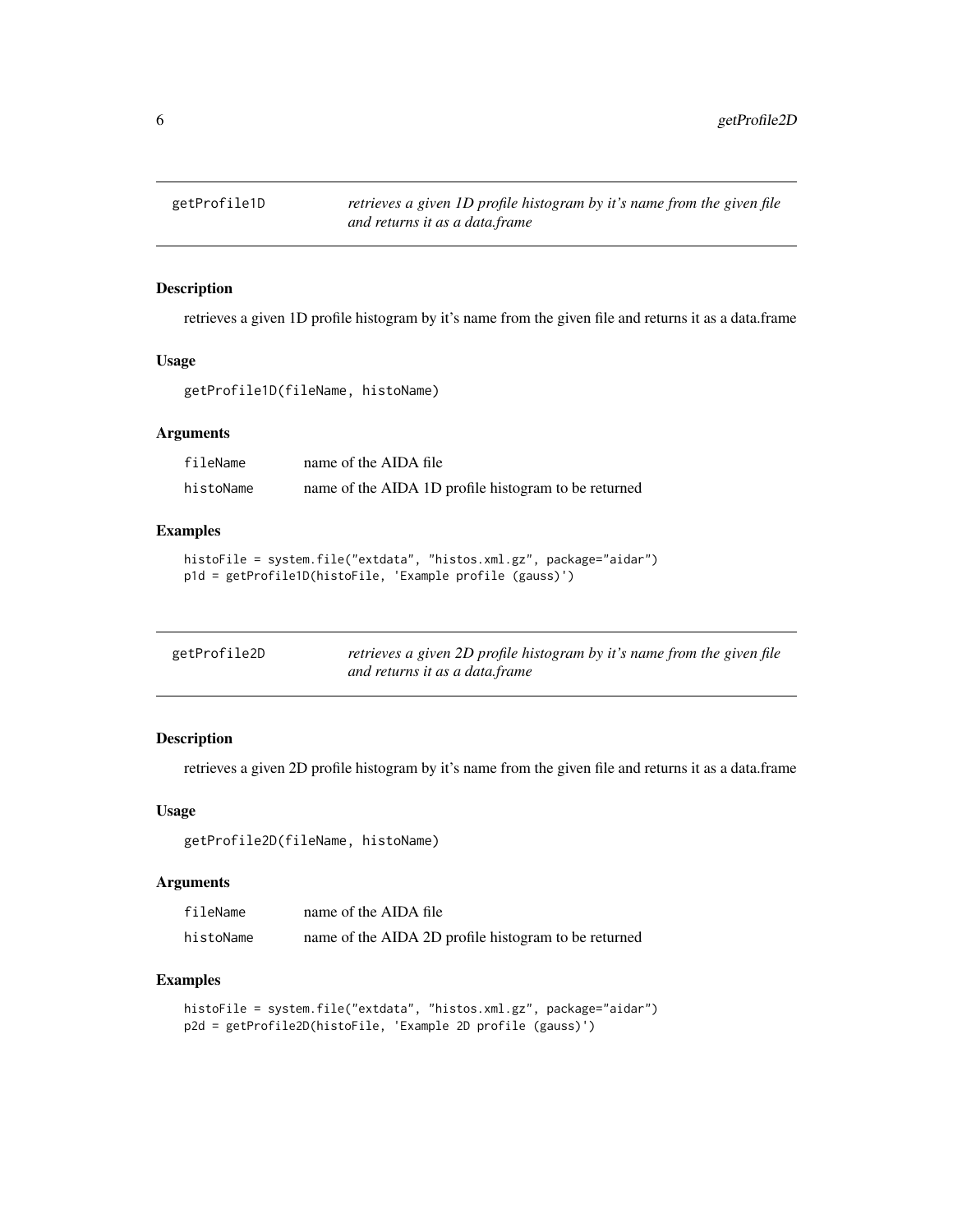<span id="page-6-0"></span>

retrieves a given tuple by it's name from the given file and returns it as a data.frame

#### Usage

getTuple(fileName, tupName)

#### Arguments

| fileName | name of the AIDA file                 |
|----------|---------------------------------------|
| tupName  | name of the AIDA tuple to be returned |

```
tupleFile = system.file("extdata", "tuple.xml.gz", package="aidar")
t100 = getTuple(tupleFile, '100')
```